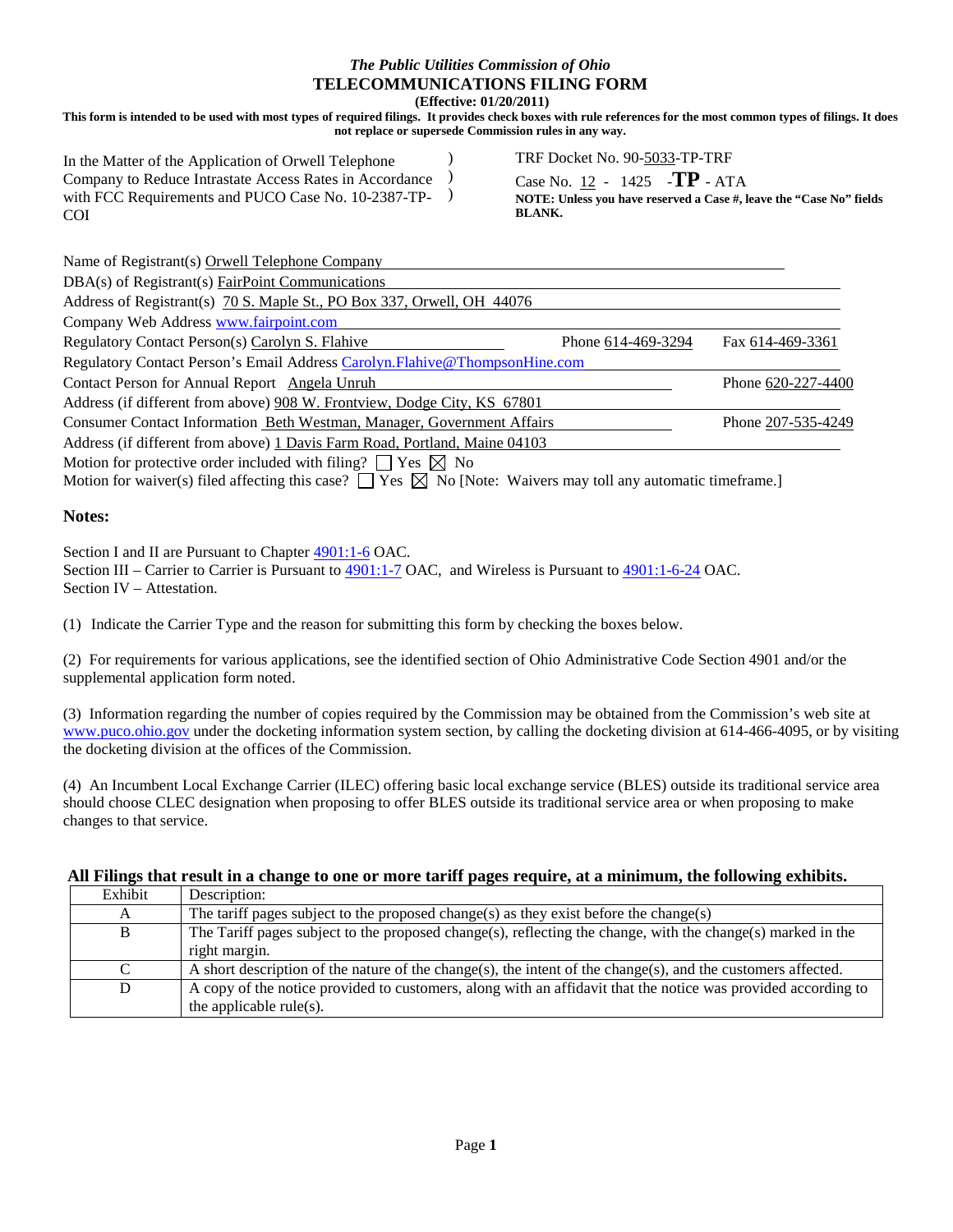## **Section I – Part I - Common Filings**

| <b>Carrier Type</b>                  | <b>For Profit ILEC</b>     | <b>Not For Profit ILEC</b> | <b>CLEC</b>                 |
|--------------------------------------|----------------------------|----------------------------|-----------------------------|
| Other (explain below)                |                            |                            |                             |
| Change terms & conditions of         | $ATA 1-6-14(H)$            | $ATA 1-6-14(H)$            | $ATA 1-6-14(H)$             |
| existing BLES                        | (Auto 30 days)             | (Auto 30 days)             | (Auto 30 days)              |
|                                      |                            |                            |                             |
| Introduce non-recurring charge,      |                            |                            | ATA $1 - 6 - 14(H)$         |
| surcharge, or fee to BLES            |                            |                            | (Auto 30 days)              |
|                                      | ATA $1 - 6 - 14(I)$        | ATA $1 - 6 - 14(I)$        | ATA $1 - 6 - 14(I)$         |
| Introduce or Increase Late Payment   | (Auto 30 days)             | (Auto 30 days)             | (Auto 30 days)              |
|                                      |                            |                            |                             |
| Revisions to BLES Cap.               | $ZTA$ <sub>1-6-14(F)</sub> |                            |                             |
|                                      | (0 day Notice)             |                            |                             |
| Introduce BLES or expand local       | ZTA $1-6-14(H)$            | $ZTA$ $1-6-14(H)$          | $ZTA$ $1-6-14(H)$           |
| service area (calling area)          | (0 day Notice)             | (0 day Notice)             | (0 day Notice)              |
|                                      |                            |                            |                             |
| Notice of no obligation to construct | ZTA $1 - 6 - 27(C)$        | ZTA $1-6-27(C)$            |                             |
| facilities and provide BLES          | (0 day Notice)             | (0 day Notice)             |                             |
|                                      | TRF $1 - 6 - 14(F)$        | TRF $1 - 6 - 14(F)(4)$     | TRF $1 - 6 - 14$ (G)        |
| <b>Change BLES Rates</b>             | (0 day Notice)             | (0 day Notice)             | (0 day Notice)              |
|                                      | <b>BLS</b> 1-6-14          |                            |                             |
|                                      |                            |                            |                             |
| To obtain BLES pricing flexibility   | (C)(1)(c)                  |                            |                             |
|                                      | (Auto 30 days)             |                            |                             |
| Change in boundary                   | ACB $1-6-32$               | ACB 1-6-32                 |                             |
|                                      | (Auto 14 days)             | (Auto 14 days)             |                             |
| Expand service operation area        |                            |                            | TRF $1 - 6 - 08$ (G)(0 day) |
|                                      |                            |                            | ZTA $1-6-25(B)$             |
| <b>BLES</b> withdrawal               |                            |                            | (0 day Notice)              |
| Other <sup>*</sup> $(explain)$       |                            |                            |                             |
|                                      |                            |                            |                             |

## **Section I – Part II – Customer Notification Offerings Pursuant to Chapte[r 4901:1-6-7 OAC](http://codes.ohio.gov/oac/4901%3A1-6)**

| <b>Type of Notice</b>    | <b>Direct Mail</b> | <b>Bill Insert</b> | <b>Bill Notation</b> | <b>Electronic Mail</b> |
|--------------------------|--------------------|--------------------|----------------------|------------------------|
| 15-day Notice            |                    |                    |                      |                        |
| 30-day Notice            |                    |                    |                      |                        |
| <b>Date Notice Sent:</b> |                    |                    |                      |                        |

## **Section I – Part III –IOS Offerings Pursuant to Chapter [4901:1-6-22 OAC](http://codes.ohio.gov/oac/4901%3A1-6)**

| <b>IOS</b> | <b>Introduce New</b> | <b>Tariff Change</b> | <b>Price Change</b> | Withdraw |
|------------|----------------------|----------------------|---------------------|----------|
|            |                      |                      |                     |          |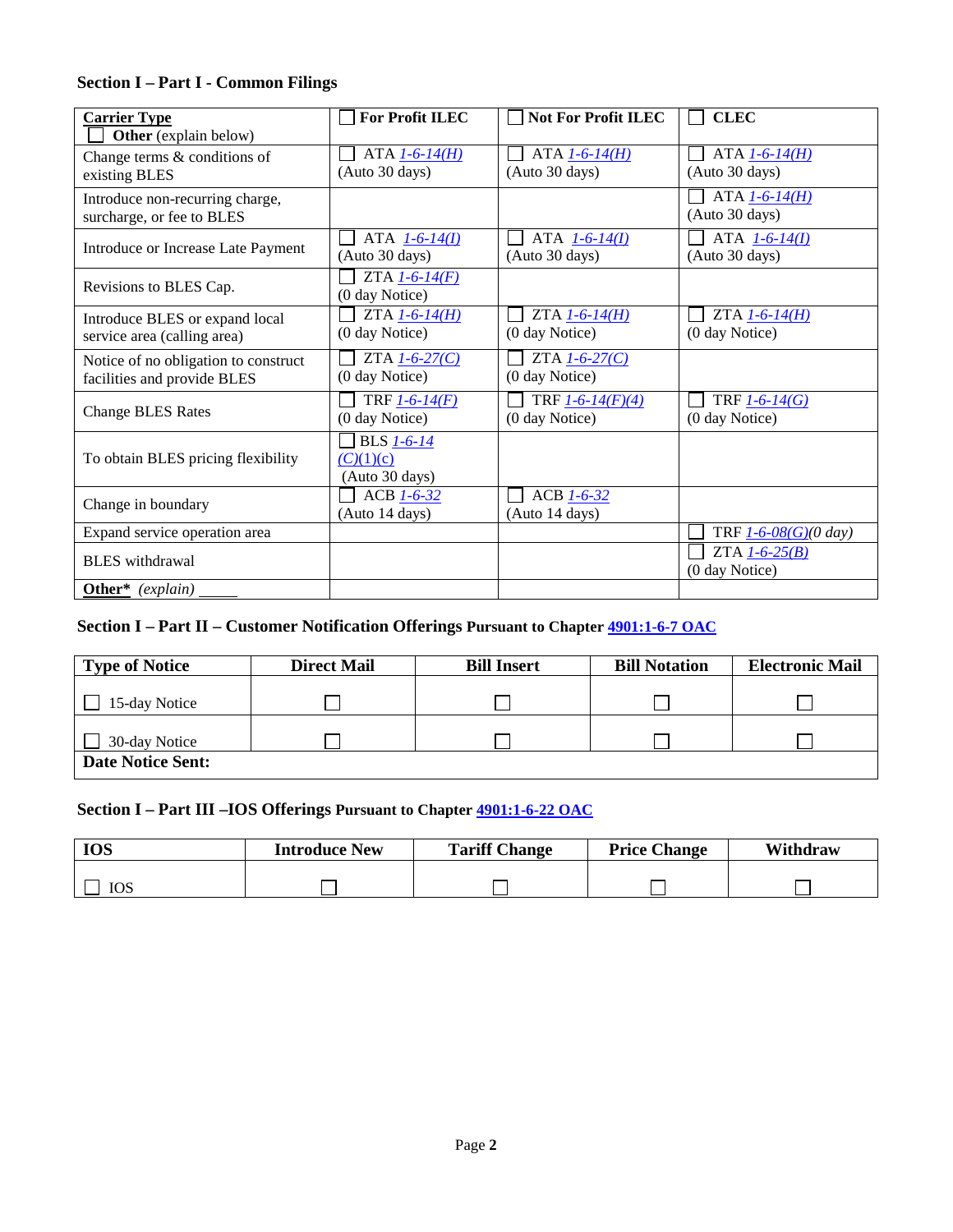## **Section II – Part I – Carrier Certification - Pursuant to Chapter [4901:1-6-08,](http://codes.ohio.gov/oac/4901%3A1-6) 09 & 10 OAC**

|                      | <b>ILEC</b>        | <b>CLEC</b>          | <b>Telecommunications</b> | <b>CESTC</b>  | <b>CETC</b>      |
|----------------------|--------------------|----------------------|---------------------------|---------------|------------------|
| <b>Certification</b> | (Out of Territory) |                      | Service Provider          |               |                  |
|                      |                    |                      | Not Offering Local        |               |                  |
| * See Supplemental   | $\vert$ ACE 1-6-08 | ACE 1-6-08           | ACE 1-6-08                | ACE 1-6-10    | <b>UNC1-6-09</b> |
| form                 | $*($ Auto 30- day) | $*($ Auto 30 day $)$ | $*($ Auto 30 day $)$      | (Auto 30 day) | $*(Non-Auto)$    |

\*Supplemental Certification forms can be found on the Commission Web Page.

### **Section II – Part II – Certificate Status & Procedural**

| <b>Certificate Status</b>            | <b>ILEC</b>           | <b>CLEC</b>                  | <b>Telecommunications</b><br><b>Service Provider Not</b><br><b>Offering Local</b> |
|--------------------------------------|-----------------------|------------------------------|-----------------------------------------------------------------------------------|
| Abandon all Services                 |                       | ABN 1-6-26<br>(Auto 30 days) | ABN 1-6-26<br>(Auto 30 days)                                                      |
| Change of Official Name *            | $ACN$ 1-6-29(B)       | $ACN$ $1-6-29(B)$            | $CIO$ 1-6-29(C)                                                                   |
|                                      | (Auto 30 days)        | (Auto 30 days)               | (0 day Notice)                                                                    |
| Change in Ownership *                | $ACO$ $1 - 6 - 29(E)$ | $ACO$ $1 - 6 - 29(E)$        | $CIO$ $1-6-29(C)$                                                                 |
|                                      | (Auto 30 days)        | (Auto 30 days)               | (0 day Notice)                                                                    |
| Merger *                             | AMT $1 - 6 - 29(E)$   | AMT $1 - 6 - 29(E)$          | $CIO$ $1-6-29(C)$                                                                 |
|                                      | (Auto 30 days)        | (Auto 30 days)               | $(0 \text{ day Notice})$                                                          |
| Transfer a Certificate *             | ATC $1 - 6 - 29(B)$   | ATC $1 - 6 - 29(B)$          | $CIO$ $1-6-29(C)$                                                                 |
|                                      | (Auto 30 days)        | (Auto 30 days)               | (0 day Notice)                                                                    |
| Transaction for transfer or lease of | ATR $1 - 6 - 29$ (B)  | ATR $1-6-29(B)$              | $CIO$ $1-6-29(C)$                                                                 |
| property, plant or business *        | (Auto 30 days)        | (Auto 30 days)               | (0 day Notice)                                                                    |
|                                      |                       |                              |                                                                                   |

**\* Other exhibits may be required under the applicable rule(s). ACN, ACO, AMT, ATC, ATR and CIO applications see [the 4901:1-6-29 Filing Requirements on the Commission's Web Page](http://www.puco.ohio.gov/emplibrary/files/util/TelecomFiles/4901x1-6-14_Filing_Requirements.htm) for a complete list of exhibits.**

**Section III – Carrier to Carrier (Pursuant to [4901:1-7\)](http://codes.ohio.gov/oac/4901%3A1-7), and Wireless (Pursuant to [4901:1-6-24](http://codes.ohio.gov/oac/4901%3A1-6-15)**)

| <b>Carrier to Carrier</b>                       | <b>ILEC</b>          | <b>CLEC</b>                |
|-------------------------------------------------|----------------------|----------------------------|
| Interconnection agreement, or amendment to      | NAG 1-7-07           | NAG 1-7-07                 |
| an approved agreement                           | (Auto 90 day)        | (Auto 90 day)              |
| <b>Request for Arbitration</b>                  | ARB 1-7-09           | $1 - 7 - 09$<br><b>ARB</b> |
|                                                 | (Non-Auto)           | (Non-Auto)                 |
| Introduce or change c-t-c service tariffs,      | ATA 1-7-14<br>ЖL     | ATA 1-7-14                 |
|                                                 | (Auto 30 day)        | (Auto 30 day)              |
| Request rural carrier exemption, rural carrier  | UNC1-7-04 or 05      |                            |
| suspension or modification                      | (Non-Auto)           |                            |
| Changes in rates, terms $\&$ conditions to Pole | UNC $1 - 7 - 23(B)$  |                            |
| Attachment, Conduit Occupancy and Rights-       | (Non-Auto)           |                            |
| of-Way.                                         |                      |                            |
|                                                 |                      |                            |
|                                                 | <b>RCC</b>           | <b>NAG</b>                 |
| Wireless Providers See 4901:1-6-24              | Registration &       | [Interconnection]          |
|                                                 | Change in Operations | Agreement or               |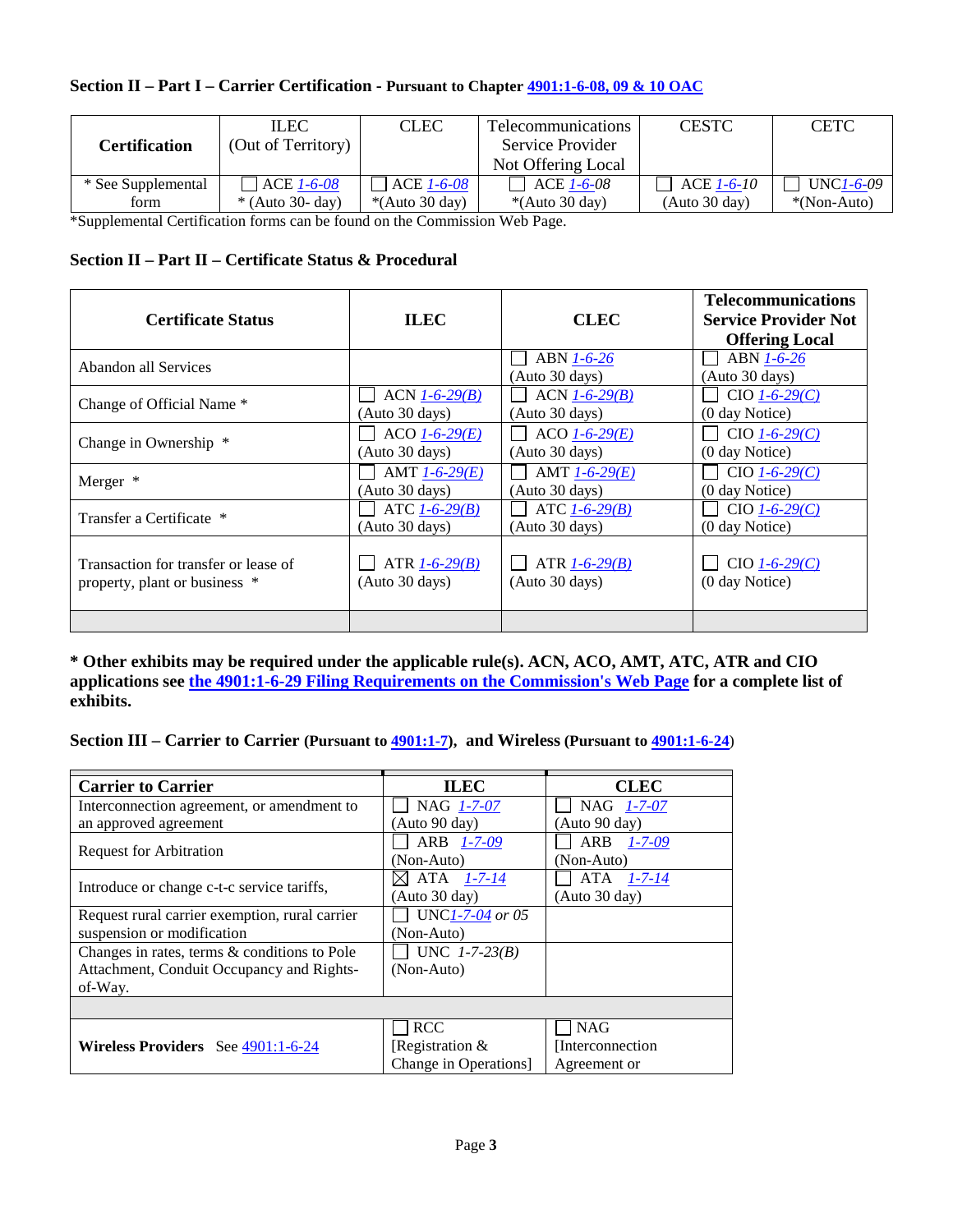#### **Section IV. – Attestation**

#### **Registrant hereby attests to its compliance with pertinent entries and orders issued by the Commission.**

#### **AFFIDAVIT** *Compliance with Commission Rules*

I am an officer/agent of the applicant corporation, Orwell Telephone Company, and am authorized to make this statement on its behalf.

(Name)

Please Check ALL that apply:

 $\boxtimes$  I attest that these tariffs comply with all applicable rules for the state of Ohio. I understand that tariff notification filings do not imply Commission approval and that the Commission's rules as modified and clarified from time to time, supersede any contradictory provisions in our tariff. We will fully comply with the rules of the state of Ohio and understand that noncompliance can result in various penalties, including the suspension of our certificate to operate within the state of Ohio.

I attest that customer notices accompanying this filing form were sent to affected customers, as specified in Section II, in accordance with Rule 4901:1-6-7, Ohio Administrative Code.

I declare under penalty of perjury that the foregoing is true and correct.

Executed on (Date) May 1, 2012 at (Location) Portland, ME

\*(Signature and Title) /s/ Audrey Prior, Vice President Government Relations (Date) May 1, 2012

• *This affidavit is required for every tariff-affecting filing. It may be signed by counsel or an officer of the applicant, or an authorized agent of the applicant*.

#### **VERIFICATION**

I, Carolyn S. Flahive, verify that I have utilized the Telecommunications Filing Form for most proceedings provided by the Commission and that all of the information submitted here, and all additional information submitted in connection with this case, is true and correct to the best of my knowledge.

\*(Signature and Title) /s/ Carolyn S. Flahive, Esq. (Date) May 1, 2012 *\*Verification is required for every filing. It may be signed by counsel or an officer of the applicant, or an authorized agent of the applicant*.

*Send your completed Application Form, including all required attachments as well as the required number of copies, to:*

**Public Utilities Commission of Ohio Attention: Docketing Division 180 East Broad Street, Columbus, OH 43215-3793** *Or Make such filing electronically as directed in Case No 06-900-AU-WVR*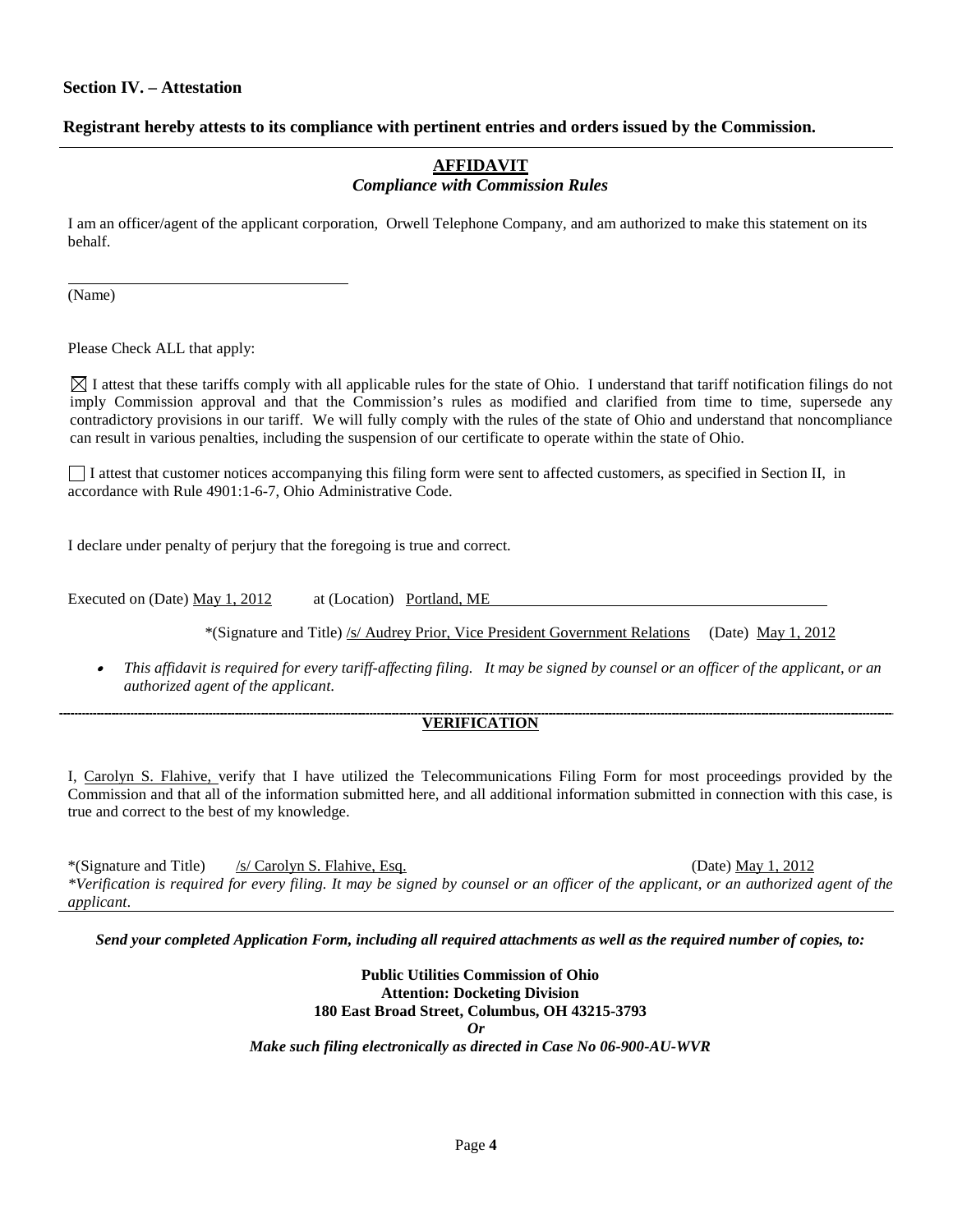# **EXHIBIT A (Current Tariff Sheets)**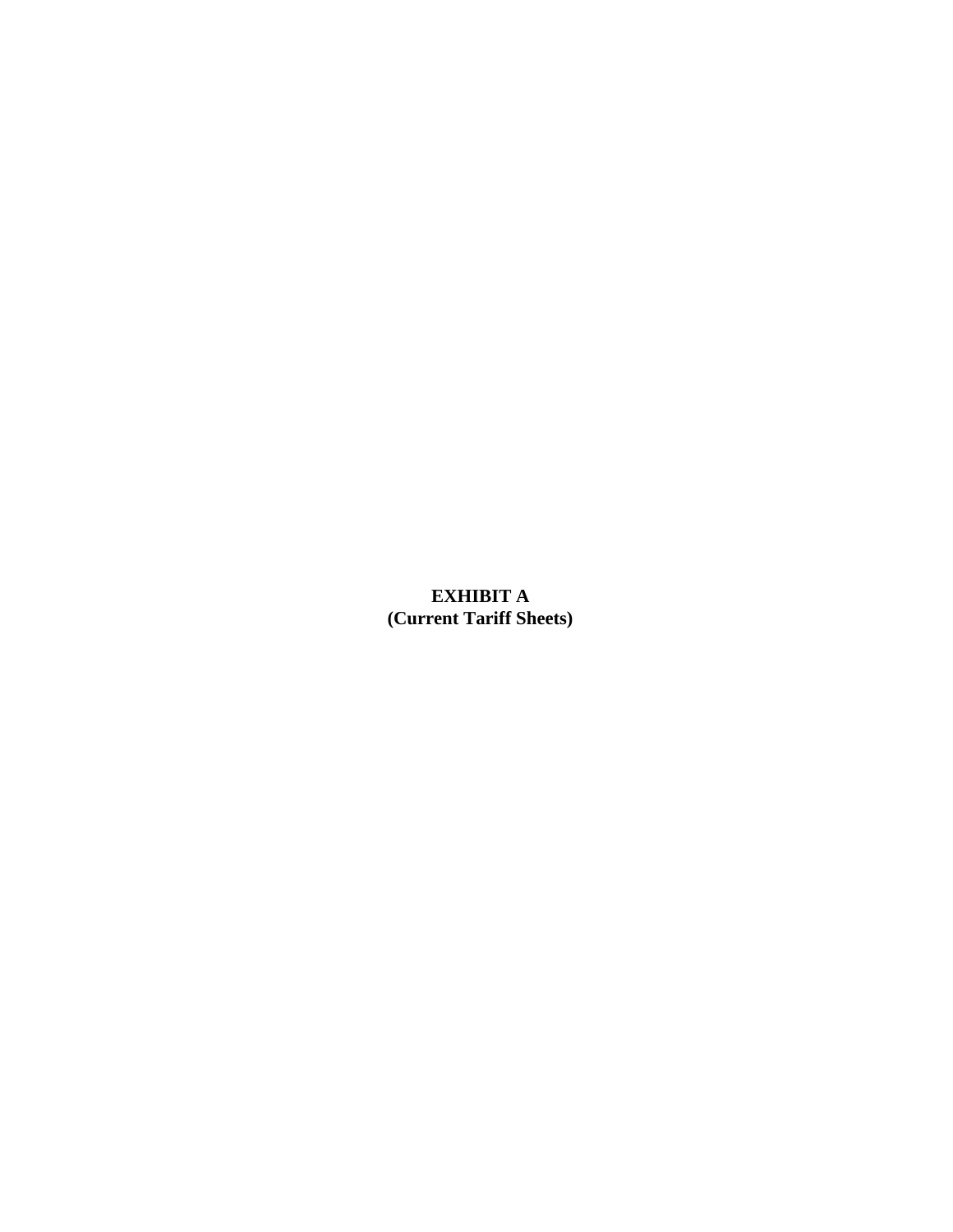## ACCESS SERVICE

The Orwell Telephone Company ("Orwell") adopts and concurs in the tariff filed by the National Exchange Carrier Association, Inc. ("NECA") with the Federal Communications Commission ("F.C.C.") as TARIFF F.C.C. No. 5 dealing with rates and charges utilized by Orwell in providing access to interexchange carriers. The abovementioned tariff provides for interstate services, however, pursuant to orders and entries by this Commission on Case No. 83-464-TP-COI, Orwell hereby concurs, adopts and "mirrors" said tariff to apply toward intrastate services in all respects with the exception of Section 4, End User Charges. The rates, terms and conditions for Intrastate Carrier Common Line Access Service are set forth herein.

A. Access Charge Rates

Carrier Common Line Access Service rates moved to Sheet 15 herein.

#### Switched Access Rates

Local switched access rates applied to the intrastate jurisdiction shall remain at the levels existing on December 31, 1997, except as specified in the Section Switched Access Charges Assessable to VoIP-PSTN Traffic. **(N) (N)**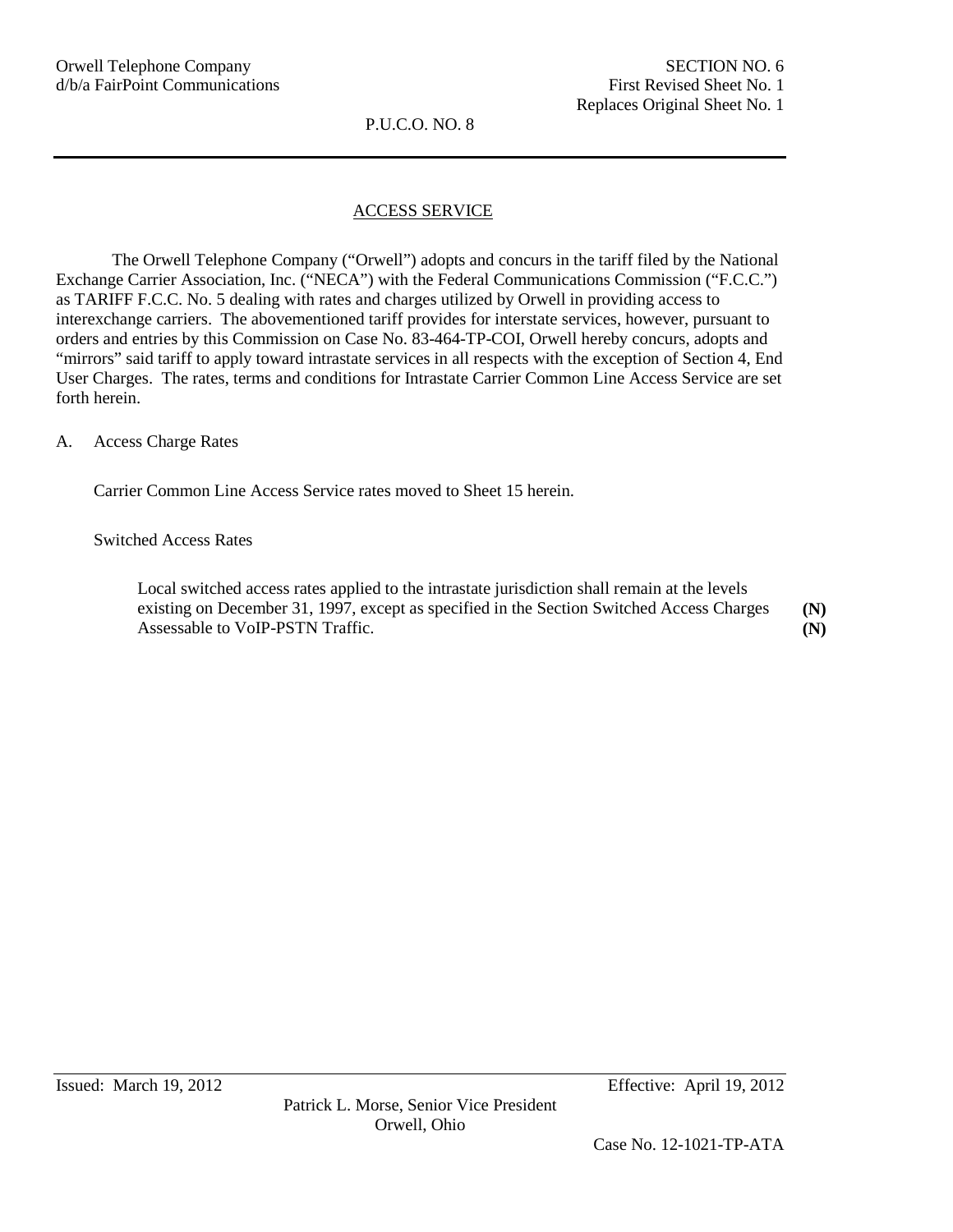### ACCESS SERVICE TARIFF (Continued)

### Intrastate Carrier Common Line Access Service Reference Tariff (Continued)

## 8. Rates

Intrastate carrier common line access service charges shall be as follows:

Premium Access, per minute

| Terminating | \$.0428 |
|-------------|---------|
| Originating | \$.0150 |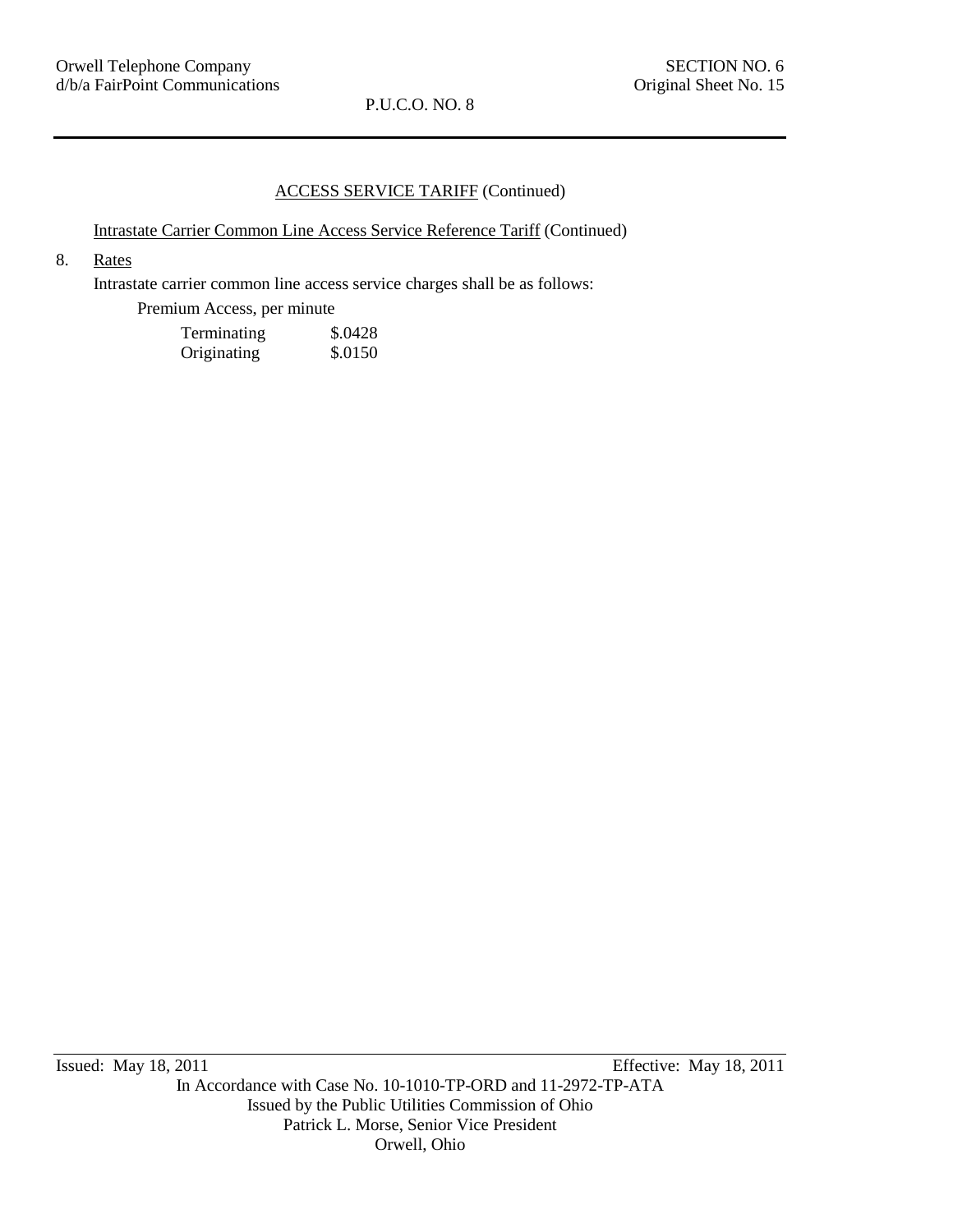# **EXHIBIT B (Proposed Tariff Sheets**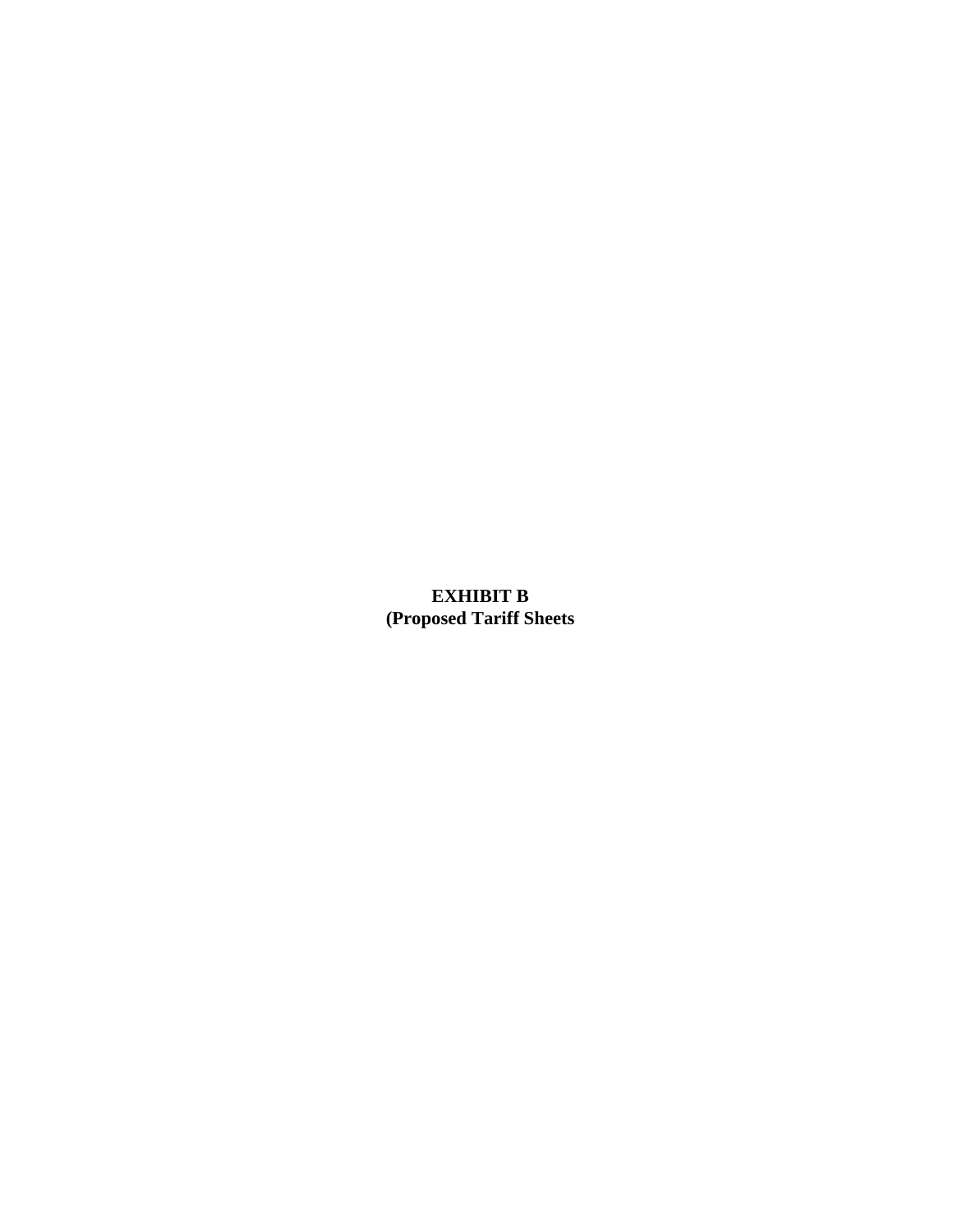## ACCESS SERVICE

The Orwell Telephone Company ("Orwell") adopts and concurs in the tariff filed by the National Exchange Carrier Association, Inc. ("NECA") with the Federal Communications Commission ("F.C.C.") as TARIFF F.C.C. No. 5 dealing with rates and charges utilized by Orwell in providing access to interexchange carriers. The abovementioned tariff provides for interstate services, however, pursuant to orders and entries by this Commission on Case No. 83- 464-TP-COI, Orwell hereby concurs, adopts and "mirrors" said tariff to apply toward intrastate services in all respects with the exception of Section 4, End User Charges. The rates, terms and conditions for Intrastate Carrier Common Line Access Service are set forth herein.

#### A. Access Charge Rates

Effective July 1, 2012, revised Carrier Common Line Access Service rates are as set forth on Sheet 15 herein. (T)

Switched Access Rates

Local switched access rates applied to the intrastate jurisdiction shall remain at the levels existing on December 31, 1997, except as specified in the Section Switched Access Charges Assessable to VoIP-PSTN Traffic.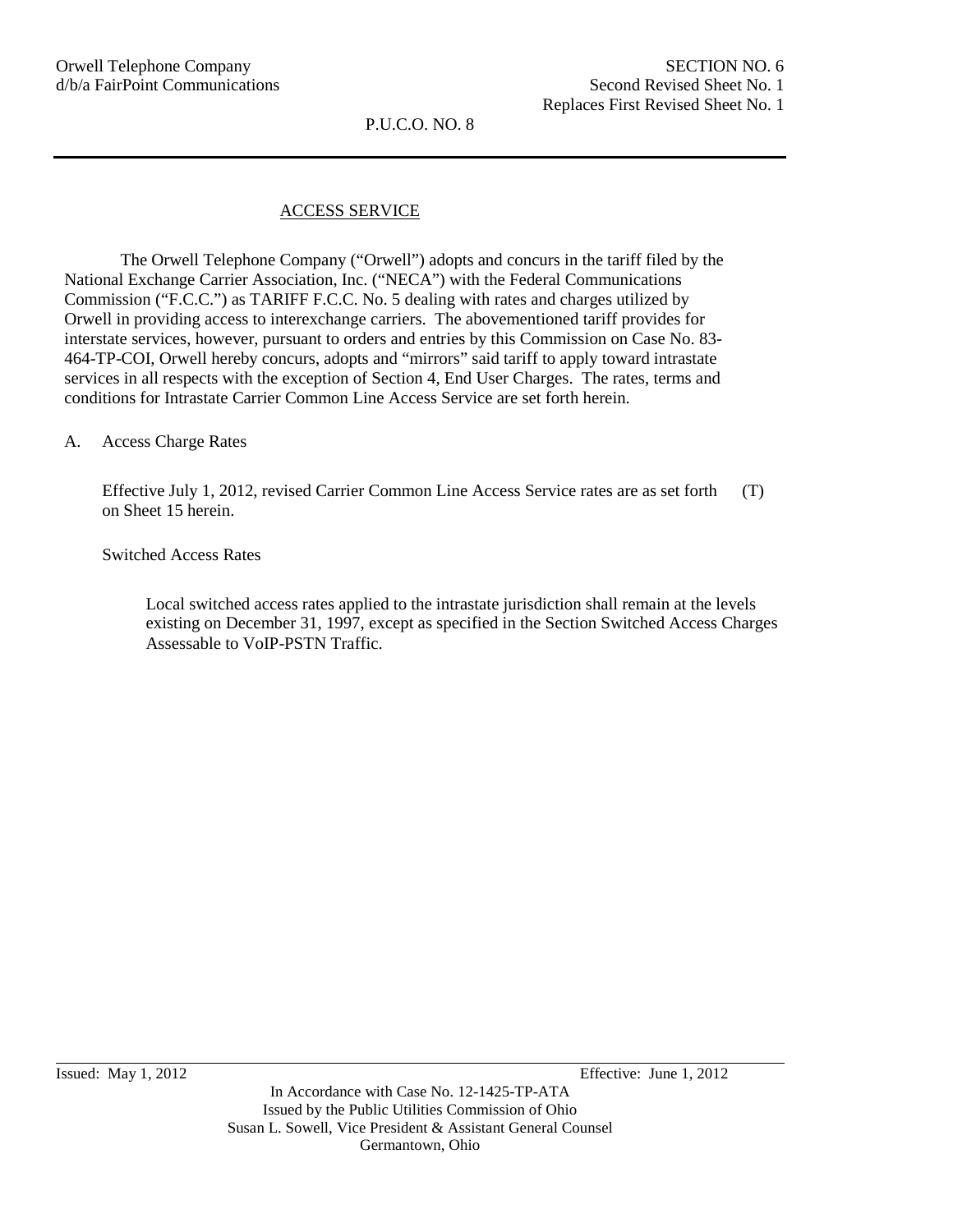#### ACCESS SERVICE TARIFF (Continued)

Intrastate Carrier Common Line Access Service Reference Tariff (Continued)

8. Rates

Intrastate carrier common line access service charges shall be as follows:

Premium Access, per minute

| Terminating | \$.005947(R) |
|-------------|--------------|
| Originating | \$.0150      |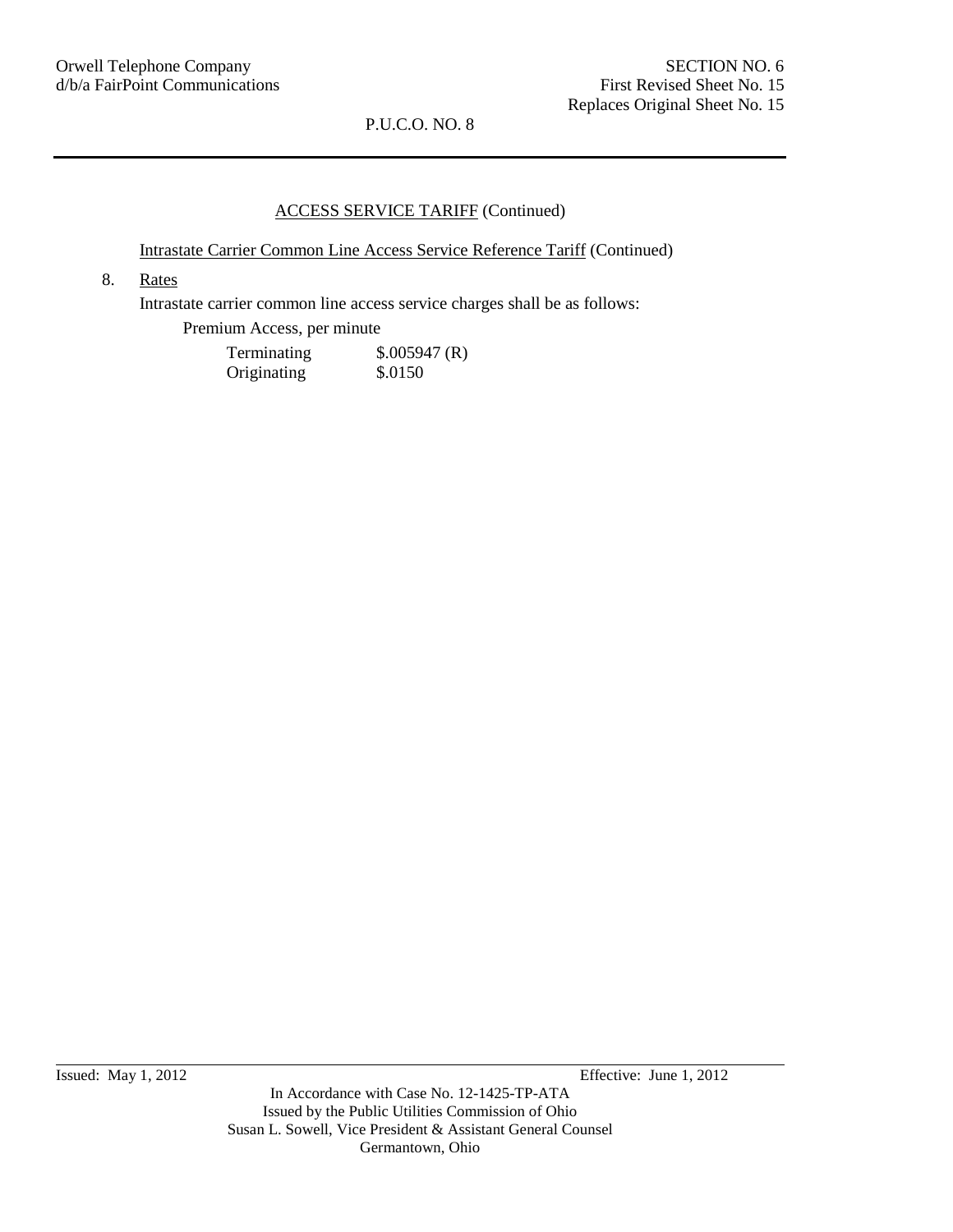## **EXHIBIT C**

The Applicant hereby modifies its intrastate access service tariff in accordance with the FCC's Report and Order and Further Notice of Proposed Rulemaking, WC Docket Nos. 10-90, et al., FCC No. 11-161 (released November 18, 2011), as well as the Commission's February 29, 2012 Entry in Case No. 10-2387-TP-COI with respect to intercarrier compensation.

701396.1